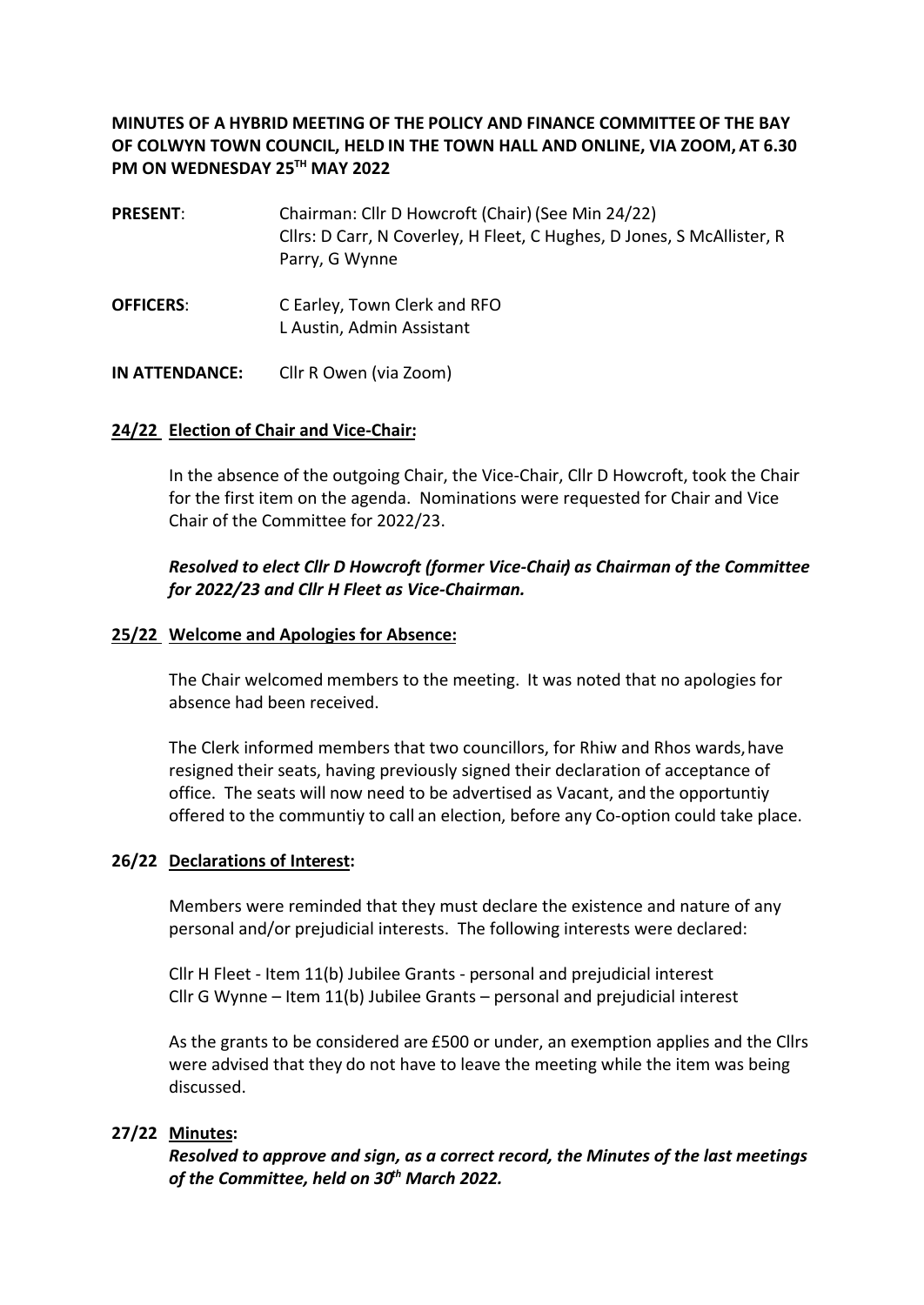#### **28/22 Matters Arising from Previous Meetings:**

- (a) **Town Hall**: The Clerk updated members on the ongoing building repairs. To date, the works had included: cast guttering and downpipe repairs/replacement, window repairs/replacements, fascias and soffits, roof/tile repair works, cap flashing, investigation of structural issues with the turret stonework, repairs to the ventilation tower, main roof/chimney, and the fitting of insulation and internal pigeon proofing measures to the main Chamber roof void. The total estimated cost of works (to date) is £60,844.94 (+VAT).
- (b) The Clerk informed members that an estimate had been received for the structural repairs to the Town Hall tower, to include an additional level of scaffolding to enable the partial removal of stone blocks and rebuilding, with additional strengthening measures, complete with hot lime mortar (in accordance with Cadw requirements), plus minor lead glass window repairs, lead flashing and flue repairs (from boiler room below the tower). The Clerk reported that the estimate for completion of all of the works was in excess of £50,000.

Members were asked to consider the need to seek/obtain additional estimates/quotations, to comply with financial regulations, or to recommend this be considered as an extension to the existing contract, given the work previously specified had already been instructed and due to the time/difficulties in finding suitably experienced/qualified contractors to carry out more specialist works to period/listed buildings.

- Cllr A Khan arrived at this juncture.

Members noted the difficulties in previously finding suitably qualified/available building contractors and acknowledged the major structural works need to be completed before the winter period, when further deterioration may occur.

# *Resolved to request the Clerk attempts to seek further quotes and report back to the Full Council on 6th June.*

(c) **Digital Noticeboards**: The Clerk informed members that the new digital noticeboards were installed in the last week. The Town Council, in partnership with Together for Colwyn Bay and the Imagine project, had applied for Transforming Towns funding from the Welsh Government. Members were asked to encourage local community groups and businesses to advertise on the noticeboards, and advise residents that Canva training and Welsh translation was freely available. An editorial panel would meet monthly to agree/upload content on some/all of the boards.

## **24/22 Finance:** *Resolved to:*

(a) *Approve the ongoing delegation to the Clerk to make regular/routine payments on behalf of the Council, as detailed in Schedule A attached.*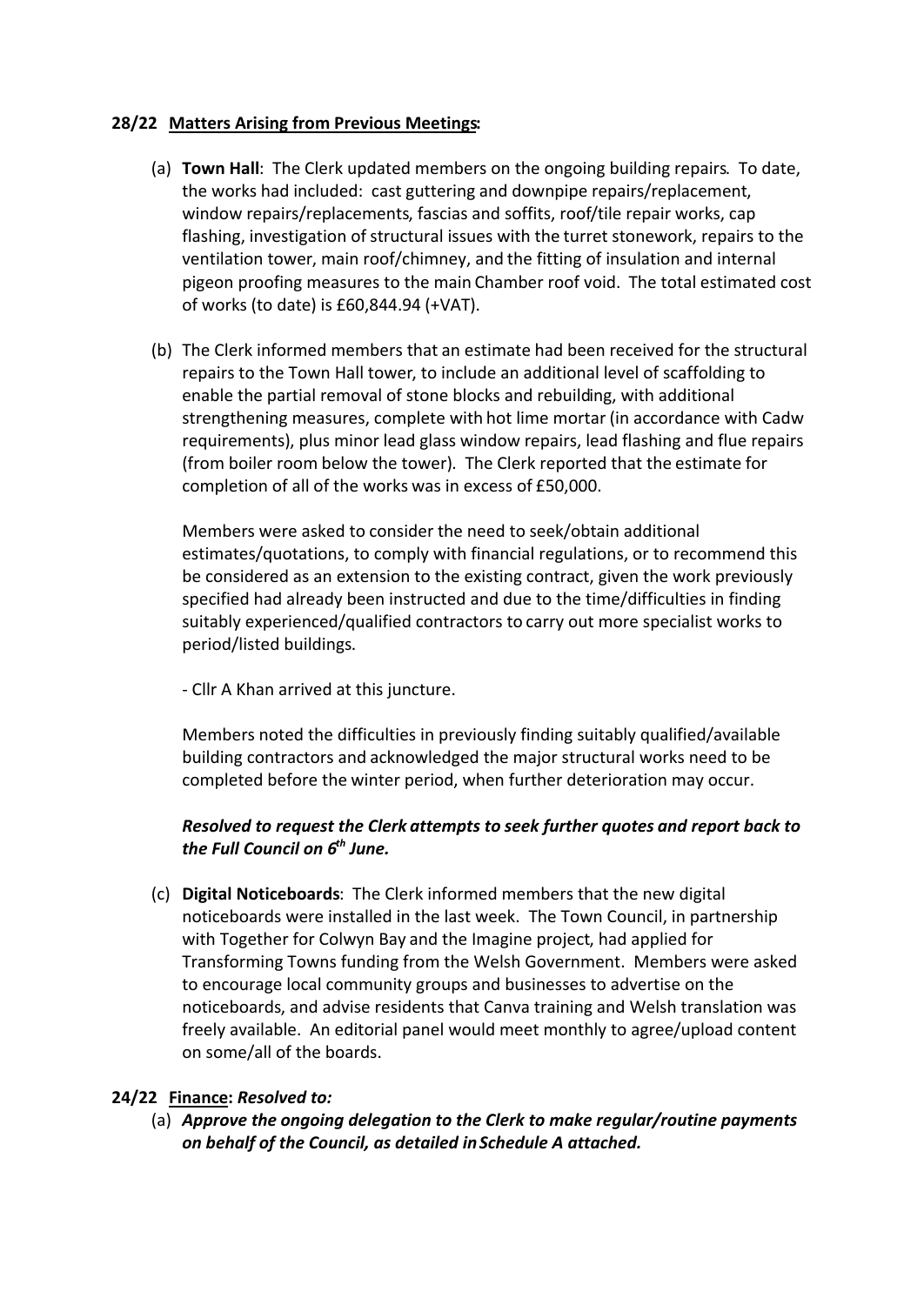- (b) *Authorise payments made on behalf of the Council for the period 1.3.22 to 31.3.22, as detailed in Schedule B attached.*
- (c) *Authorise the Chairman and Clerk to carry out the checking and authenticating of the bank reconciliation(s) as at 31.03.22*
- (d) *Receive the following correspondence from CCLA:*
	- (i) *PSDF Statement as at April 2022*
	- (ii) *Local Auth Property Fund statement as at 31.3.22*
- (e) The Clerk submitted, for consideration, a report regarding year-end finance matters, to include the draft income/expenditure report as at 31.3.22. Income was approx. £576,000 last year, against expenditure of approximately £510,000 (with some year-end adjustments still outstanding). The internal auditor was due to audit the accounts the week beginning  $30<sup>th</sup>$  May and a final statement would be ready for approval at the Full Council on  $6<sup>th</sup>$  June.
- (f) Members were asked to authorise the following additional transfers into earmarked reserves for 2022/23 (from underspent budgets allocated in 2021/22).

## *Resolved to recommend the additional transfers to Earmarked reserves for the new financial year, as detailed below:*

- *i. £6,326 to capital reserve (from capital receipts 2021/22)*
- *ii. £20,000 for Town Hall repairs not completed by year-end (towards the additional works)*
- *iii. £25,000 towards Regeneration projects (towards CCBC projects, or those emerging from the Place Plan)*
- (g) **Budget 2022/23**: The Clerk submitted, for information, a report on the current year budget (set in January). Members were asked to contact the Clerk if there were any questions.
- (h) **Amendments to contracts**:
	- (i) The Clerk submitted, for consideration, information from Clira regarding a price increase for the routine monthly legionella testing for the whole Rhiw Road site, from £90pm to £165pm.

## *Resolved to request the Clerk seek alternative quotes, in due course, for legionella testing for the whole site.*

(ii) The Clerk submitted, for consideration, correspondence from the Council's IT provider offering an alternative to the current Kaspersky anti-virus protection. Members felt that although the Kaspersky product was provided by a UK subsidiary of a Russian company, the opportunity for sending a message, however small, should be taken.

*Resolved to proceed with the change to ESET at an additional cost of £3 per month.*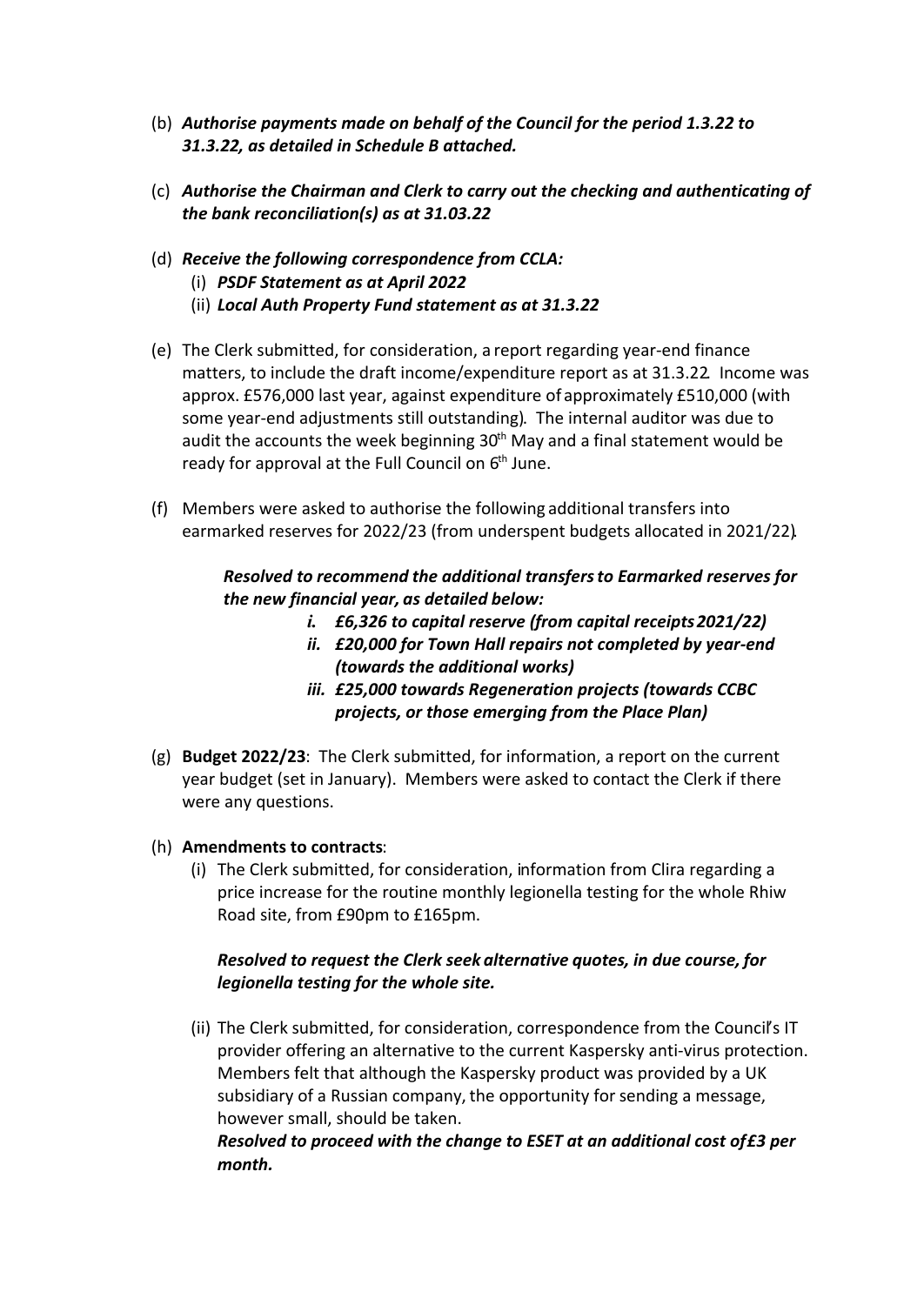(i) The Clerk informed members that there were urgent payments for the new financial year that required payment. Following the recent elections, there were no elected members remaining as bank signatories available to authorise payments. The bank mandate amendment form had been completed in order to amend the signatories, but the Clerk had been advised that there may be some delay while it was processed by the bank.

The Clerk therefore asked members to consider authorising two ex-councillors, who are still on the bank mandate (until the mandate amendment request is actioned), to sign any urgent payments that need to be made during the next month or so. The Clerk offered to also seek advice from the Internal Auditor to ensure this wouldn't cause issues, from an audit perspective.

The Clerk then submitted a list of urgent payments for approval by the Committee.

*Resolved to recommend that urgent payments be permitted to be signed by the two identified former councillors/bank signatories, provided that a list is kept of all cheques/payments signed and this is countersigned by two of the new signatories (current councillors).* 

- **25/22 Welsh Government:** No correspondence had been received. The Clerk informed members that she would continue to email out Welsh Government correspondence, and asked members to contact her should they want to request items be added to the agenda for consideration or response.
- **26/22 Conwy County Borough Council:** Members were asked to consider the following correspondence:
	- (a) Members noted that the signage for the PSPO (to designate an area of the town centre as a zone in which the police could take action against anti-social drinking) has now been ordered, at an approximate cost of £800.
	- (b) Members noted the CCBC Standards Committee were seeking nominations. There had been 2 expressions of interest from members of the council, but these had subsequently been withdrawn.

## **27/22 Subscriptions:**

- (a) Members approved membership of CVSC for 2022/23, at no cost.
- **28/22 War Memorial**: The Clerk submitted, for consideration, a request from former County Councillor, Brian Cossey, for the Town Council to take over responsibility as a Custodian Trustee of the Old Colwyn War Memorial.

Members were supportive in principle, but were aware of additional questions that would need answering before committing to taking custody of the memorial. It was also suggested that the War Memorials Trust may be able assist with questions over the ownership of the memorial.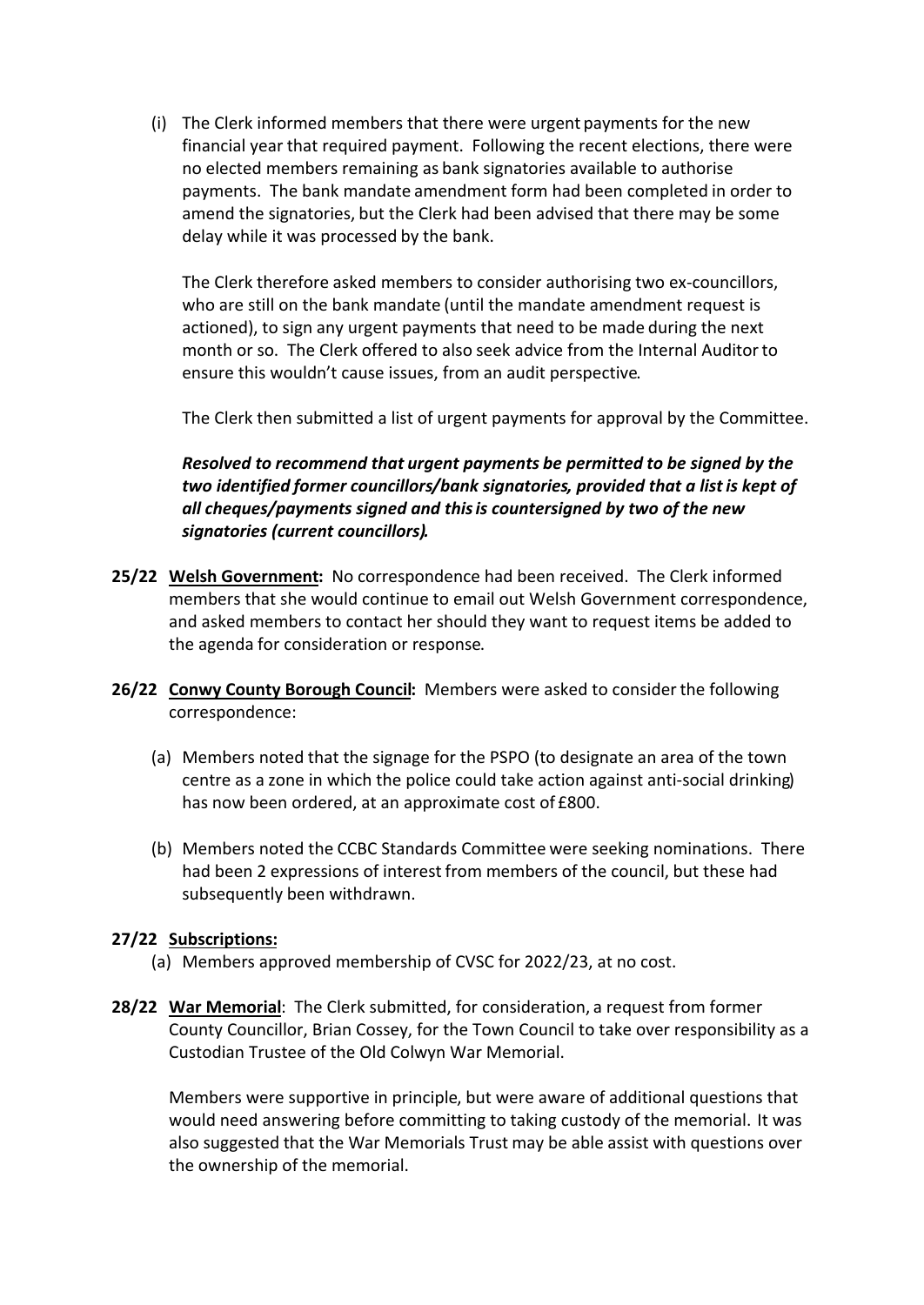# *Resolved to recommend support in principle, subject to a number of questions/ issues being clarified before any approval is given.*

#### **29/22 Grants**:

- (a) **Small Grants 2021/22:** Members noted that the small grants, up to and including £500, are considered quarterly.
- (b) **Jubilee /Events Grants 2022/23**: The Clerk submitted, for consideration Jubilee event grant applications received.

- Cllrs H Fleet and G Wynne declared an interest in Application K, but as the grant was for £500, an exemption applied and they were not required to leave the meeting.

*Resolved to recommend approval of Applications G, I , J and K, as detailed in Schedule C attached.* 

*Further resolved to recommend approval of Application H, subject to a minimum of 5 attendees from the Bay of Colwyn area (delegated authority to the Clerk, Chair and Vice-Chair).*

- (c) **Large Grants 2022/23**: The Clerk submitted, for information, a summary of the large grants approved for 2022/23.
- (d) **Youth Grants**: The Clerk submitted, for consideration, a request to carry a previously approved grant forward to the new financial year.

# *Resolved to recommend approval of payment of the deferred Youth Grant, approved in 2020/21.*

(e) **Ward Allowances:** The Clerk informed members of the Local Ward Members Allowance which gives £300 per annum to each Councillor to spend within their ward.

*Resolved to recommend approval to continue the scheme to Full Council.* 

- (f) **Letters of Thanks:** Members noted the following letters of thanks:
	- (i) Urdd Gobaith Cymru (event grant)
	- (ii) Ysgol Eirias (Jubilee grant)
	- (iii) Bayside Radio (large grant)
	- (iv) Homestart Conwy (large grant)

The meeting closed at 8.30pm.

………………………………………. Chair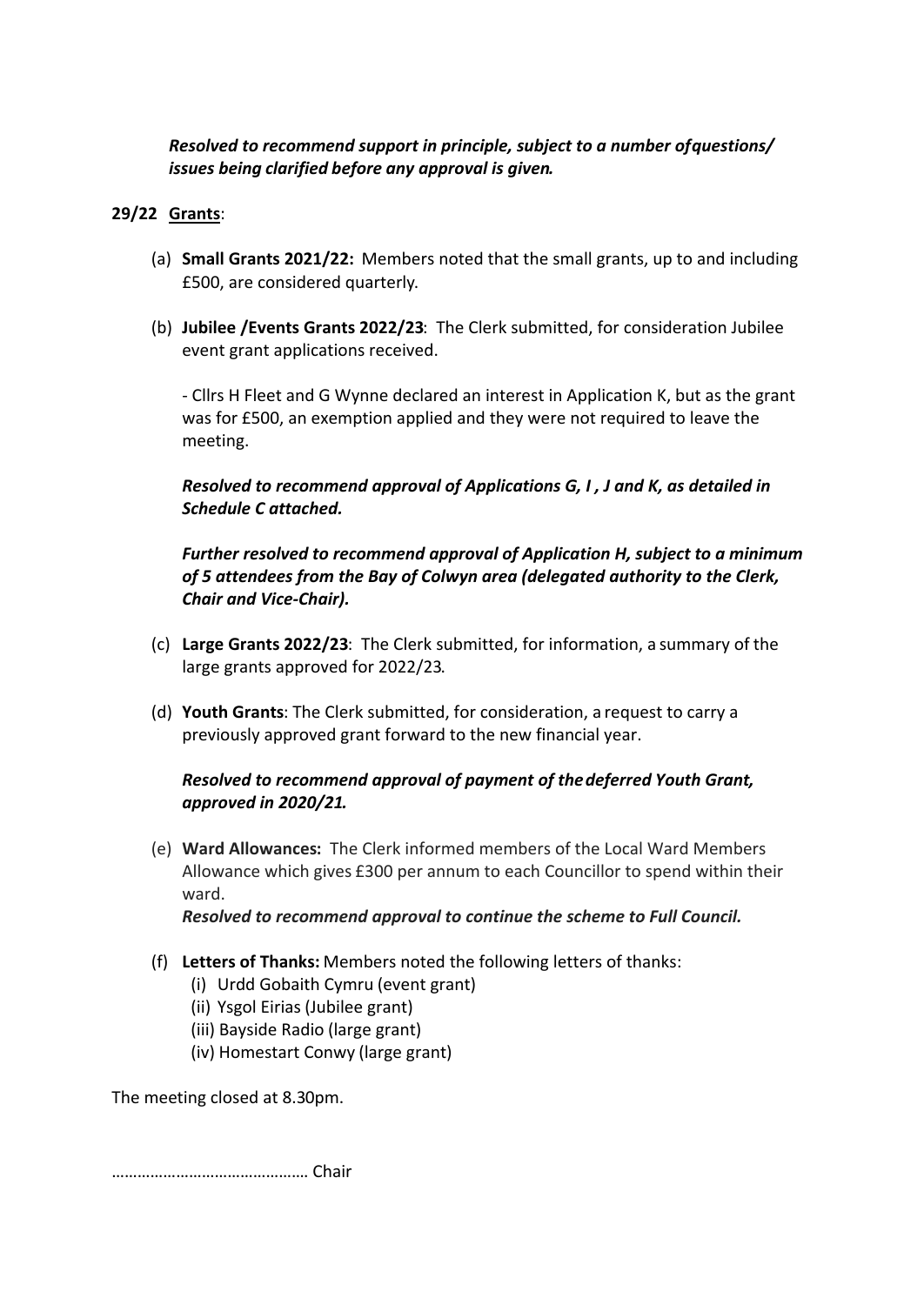#### **List of Regular Payments for Prior Authorisation for 2022/23**

(As required by Financial Regulations 5.6 & 6.7)

| Payee:                              | Frequency: Method of Payment: |                       | Details:                                                      |  |  |  |  |
|-------------------------------------|-------------------------------|-----------------------|---------------------------------------------------------------|--|--|--|--|
| <b>Arthur Griffiths</b>             | irregular                     | Online banking        | Translation fees (if Ifor away)                               |  |  |  |  |
| B & S D Smith                       | monthly                       | Online banking        | Cleaning / maintenance (clock and town hall)                  |  |  |  |  |
| British Gas / British Gas LITE      | monthly                       | <b>DD</b>             | Gas/Electricity Bills - Rhiw Road site                        |  |  |  |  |
| Canda Copying                       | quarterly                     | <b>Standing Order</b> | Copier rental (five year lease)                               |  |  |  |  |
| Canda Copying                       | quarterly                     | Online banking        | Per Copy charge (for ink/servicing etc)                       |  |  |  |  |
| Canva                               | annually                      | card payment          | annual license fee for Canva Pro software license             |  |  |  |  |
| CCBC                                | monthly                       | Online banking        | <b>NNDR</b>                                                   |  |  |  |  |
| <b>CLIRA</b>                        | monthly                       | Online banking        | Legionella monitoring                                         |  |  |  |  |
| <b>AD Window Cleaning</b>           | monthly                       | Online banking        | Colwyn in Bloom watering contracts                            |  |  |  |  |
| Employees                           | monthly                       | Online banking        | Staff salaries in accordance with contracts/approved schedule |  |  |  |  |
| Eon Energy                          | monthly                       | <b>DD</b>             | <b>Station Road Feeder Pillars</b>                            |  |  |  |  |
| Fletchers                           | irregularly                   | Online banking        | Gas service and maintenance contract                          |  |  |  |  |
| <b>GLS Educational (WNW)</b>        | regularly                     | Online banking        | stationery and supplies                                       |  |  |  |  |
| Gwynedd Pensions / Clerical medical | monthly                       | cheque                | pension contributions                                         |  |  |  |  |
| <b>HMRC</b>                         | monthly                       | Online banking        | PAYE & NI                                                     |  |  |  |  |
| Ifor Williams                       | monthly                       | Online banking        | <b>Translation fees</b>                                       |  |  |  |  |
| Information Commissioners Office    | annually                      | <b>DD</b>             | Data protection registration fee                              |  |  |  |  |
| Livetech                            | annually                      | Online banking        | Website / e-mail hosting                                      |  |  |  |  |
| Mayor & Dep Mayor                   | monthly                       | Online banking        | Mayor's & Dep. Mayor's Allowance claims                       |  |  |  |  |
| Microshade                          | monthly                       | Online banking        | IT Software systems / support                                 |  |  |  |  |
| One Voice Wales                     | regularly                     | Online banking        | Training courses (members)                                    |  |  |  |  |
| OneCom                              | monthly                       | DD                    | phone and broadband services                                  |  |  |  |  |
| Opus Energy                         | monthly                       | <b>DD</b>             | Gas bills - Rhiw Road site                                    |  |  |  |  |
| Other councillors                   | irregular                     | Online banking        | expenses / allowances claims                                  |  |  |  |  |
| <b>Pitney Bowes</b>                 | monthly                       | DD                    | Franking machine rental and postal credit                     |  |  |  |  |
| <b>Planning Aid Wales</b>           | irregular                     | Online banking        | Councillor/staff training (planning matters)                  |  |  |  |  |
| <b>SLCC</b>                         | irregular                     | Online banking        | Training courses (staff)                                      |  |  |  |  |
| Snowdonia Fire Protection           | irregular                     | Online banking        | Fire Alarm, extinguishers and emergency lighting              |  |  |  |  |
| <b>Staples</b>                      | regularly                     | Online banking        | ink and office supplies                                       |  |  |  |  |
| Welsh Water                         | six monthly                   | Online banking        | Water rates                                                   |  |  |  |  |

Date Authorised: SIGNED: Chairman Policy & Finance

Minute Number: **Other Bank Signatory Chank Signatory Other Bank Signatory Other Bank Signatory**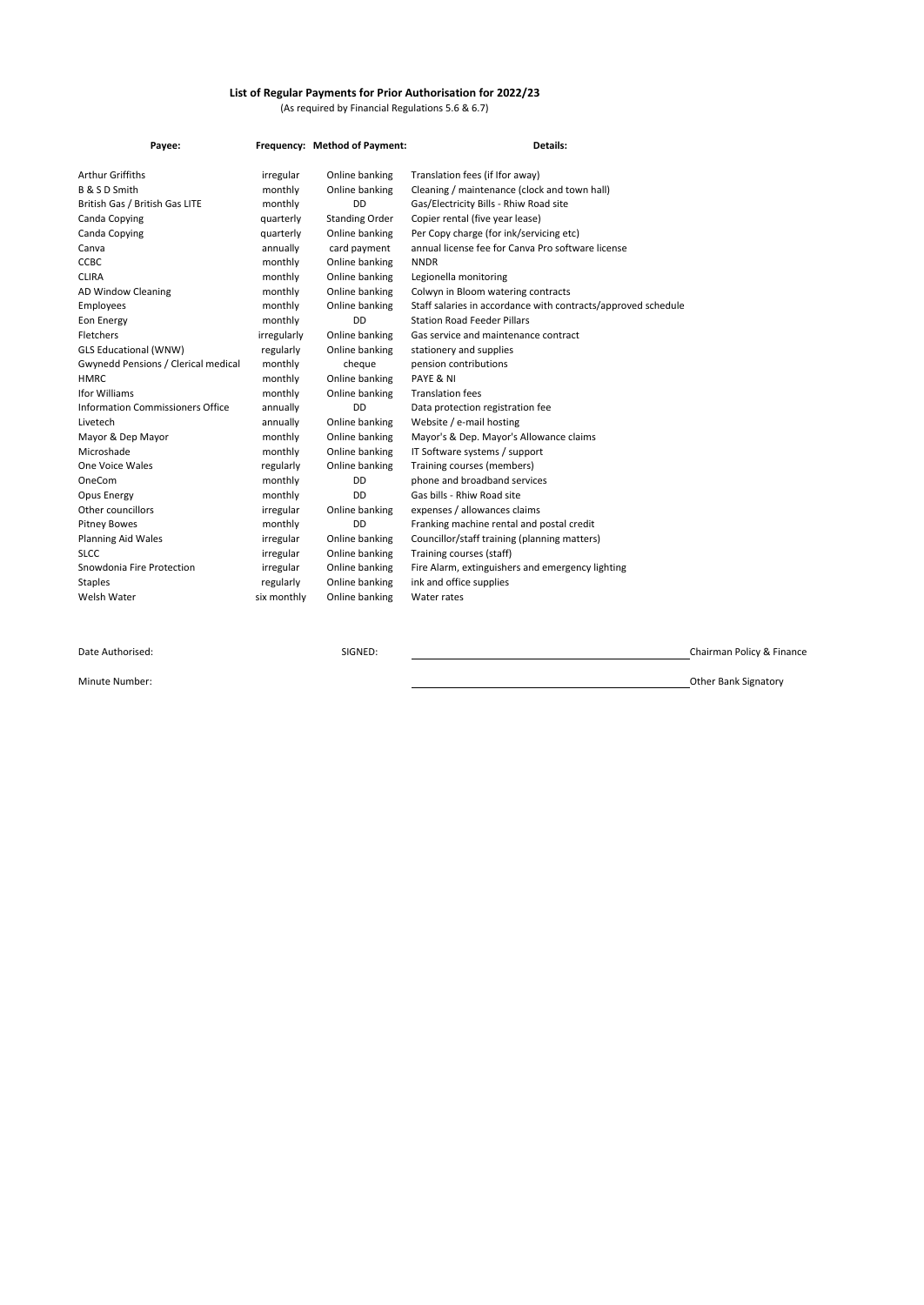Time: 11:18

# Bay of Colwyn Town Council 2021/22

# Treasurers A/c 00164077

#### List of Payments made between 01/03/2022 and 31/03/2022

| Date Paid  | Payee Name                             | Reference | Amount Paid Authorized Ref | <b>Transaction Detail</b>       |  |  |
|------------|----------------------------------------|-----------|----------------------------|---------------------------------|--|--|
| 03/03/2022 | <b>British Gas</b>                     | DD        | 1.004.32   069             | <b>Elec Rhiw Road</b>           |  |  |
| 04/03/2022 | Wales in Bloom                         | <b>FP</b> | 225.00   063               | <b>WIB Entry Fee</b>            |  |  |
| 04/03/2022 | <b>GLS Educational Supplies</b>        | <b>FP</b> | 51.16 1063                 | <b>Stationery Supplies</b>      |  |  |
| 04/03/2022 | Conwy County Borough Council           | <b>FP</b> | 365.06 1063                | <b>Removal of Baskets CIB</b>   |  |  |
| 04/03/2022 | Clira Ltd                              | <b>FP</b> | 108.00   063               | <b>Watering monitoring</b>      |  |  |
| 04/03/2022 | I P Williams                           | FP        | 199.50   063               | Translations                    |  |  |
| 04/03/2022 | <b>TAPE</b>                            | FP        | 325.00   063               | PA Equipment for events         |  |  |
| 04/03/2022 | <b>Fletchers Engineering</b>           | <b>FP</b> | 643.20 1063                | Maintenance Service visit       |  |  |
| 04/03/2022 | <b>Fletchers Engineering</b>           | <b>FP</b> | 2,567.52   063             | Replacement pumps               |  |  |
| 04/03/2022 | Roz Dudley                             | FP        | 26.00   064                | <b>WFH Allowance Feb</b>        |  |  |
| 04/03/2022 | C J Earley                             | <b>FP</b> | 26.00   064                | <b>WFH Allowance FEb</b>        |  |  |
| 04/03/2022 | Louise Austin                          | <b>FP</b> | 26.00   064                | <b>WFH Allowance FEb</b>        |  |  |
| 04/03/2022 | Louise Austin                          | FP        | 16.73 1064                 | <b>Reimbursement for Events</b> |  |  |
| 04/03/2022 | Conwy County Borough Council           | <b>FP</b> | 240.00   064               | Room Hire for Event             |  |  |
| 04/03/2022 | Microshade Business Consultant         | <b>FP</b> | 145.78   064               | <b>IT Services</b>              |  |  |
| 04/03/2022 | Cllr Merrill Jones                     | <b>FP</b> | 25.00   064                | Mayor's Allowance               |  |  |
| 04/03/2022 | Staples UK Ltd                         | FP        | 18.73   064                | <b>Ink Cartridges</b>           |  |  |
| 04/03/2022 | <b>RBS Software Solutions</b>          | FP        | 70.80   064                | <b>MTD Annual Fee</b>           |  |  |
| 04/03/2022 | Route Media                            | <b>FP</b> | 10,713.00   064            | Digital Noticeboards            |  |  |
| 07/03/2022 | Barclaycard                            | DD        | 48.31 1069                 | St David Day/Mobile phone       |  |  |
| 11/03/2022 | Louise Austin                          | <b>FP</b> | 10.08   065                | <b>REimbursement St Davids</b>  |  |  |
| 11/03/2022 | <b>UDS Planning</b>                    | FP        | 420.00   065               | Place Plan Website              |  |  |
| 11/03/2022 | <b>Roz Dudley</b>                      | <b>FP</b> | 4.05   065                 | Travel Exps - Charity Quiz      |  |  |
| 11/03/2022 | ICO                                    | DD        | 35.00 1069                 | <b>Data Protection</b>          |  |  |
| 14/03/2022 | Opus Energy                            | DD        | 1,208.22   069             | Gas Bill                        |  |  |
| 15/03/2022 | Employees                              | <b>FP</b> | 6,387.33   066             | <b>March Salaries</b>           |  |  |
| 15/03/2022 | <b>HMRC</b>                            | FP        | 2,272.62   066             | PAYE & NI                       |  |  |
| 15/03/2022 | <b>Gwynedd Council</b>                 | FP        | 1,995.26   066             | <b>Pensions March</b>           |  |  |
| 25/03/2022 | Dawns i Bawb                           | FP        | 150.00   067               | <b>Small Grant</b>              |  |  |
| 25/03/2022 | <b>NWAMI</b>                           | <b>FP</b> | 500.00   067               | <b>Small Grant</b>              |  |  |
| 25/03/2022 | Colwyn Bay Cricket Club                | FP        | 1,000.00   067             | Youth Grant                     |  |  |
| 25/03/2022 | Mochdre Jnr FC                         | <b>FP</b> | 664.00   067               | Youth Grant                     |  |  |
| 25/03/2022 | <b>TAPE</b>                            | <b>FP</b> | 810.00   067               | Youth Grant                     |  |  |
| 25/03/2022 | Roz Dudley                             | <b>FP</b> | 26.00   067                | <b>WFH Allowance March</b>      |  |  |
| 25/03/2022 | Louise Austin                          | FP        | 26.00   067                | WFH Allowance March             |  |  |
| 25/03/2022 | C J Earley                             | FP        | 51.20   067                | <b>WFH March/Travel Exps</b>    |  |  |
| 25/03/2022 | <b>Glyn Richards</b>                   | FP        | 365.00   068               | Noticeboard joiner              |  |  |
| 25/03/2022 | Colwyn Bay Cricket Club                | <b>FP</b> | 30.00   068                | Community Plan/room Hire 17/5   |  |  |
| 25/03/2022 | St David's Hospice                     | FP        | 150.00   068               | <b>Volunteer Marshalls</b>      |  |  |
| 25/03/2022 | <b>GLS Educational Supplies</b>        | FP        | 48.43   068                | Supplies                        |  |  |
| 25/03/2022 | <b>Cbay Conservation &amp; Env Fed</b> | FP        | 300.00   068               | <b>Tree Planting Ward Allow</b> |  |  |
| 25/03/2022 | S & L Industrial Cleaners              | FP        | 30.00   068                | Clock Cleaning                  |  |  |
| 25/03/2022 | Snowdonia Fire Protection LTD          | FP        | 84.00   068                | <b>Call out Rear Annexe</b>     |  |  |
| 25/03/2022 | Sets Ltd                               | FP        | 10,481.40   068            | Xmas Lights Install/Remove      |  |  |
| 25/03/2022 | <b>Fletchers Engineering</b>           | FP        | 1,113.79   068             | <b>Boiler Repairs Rihw Road</b> |  |  |
| 28/03/2022 | OneCom                                 | DD        | 69.94   069                | <b>Broadband</b>                |  |  |
| 28/03/2022 | <b>Pitney Bowes</b>                    | DD        | 14.62   069                | Rental                          |  |  |
|            |                                        |           |                            |                                 |  |  |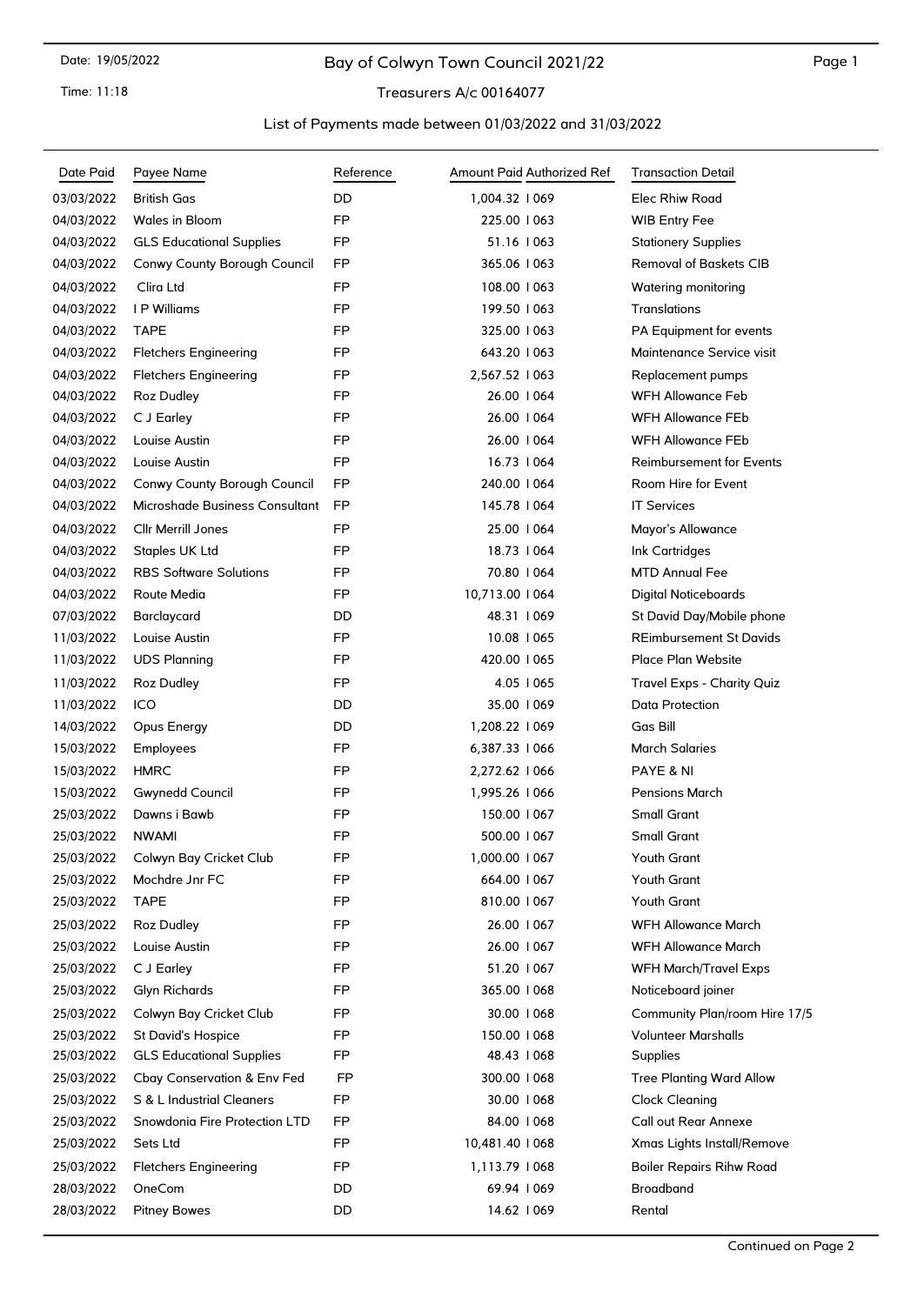# Bay of Colwyn Town Council 2021/22

Time: 11:18

# Treasurers A/c 00164077

#### List of Payments made between 01/03/2022 and 31/03/2022

| Date Paid  | Payee Name                        | Reference | Amount Paid Authorized Ref | <b>Transaction Detail</b>            |
|------------|-----------------------------------|-----------|----------------------------|--------------------------------------|
| 31/03/2022 | Urdd Gobaith Cymru                | FP        | 300.00   070               | Small Grant                          |
| 31/03/2022 | Llandudno Town Council            | <b>FP</b> | 30.00   070                | Mayoral event                        |
| 31/03/2022 | Conwy County Borough Council      | <b>FP</b> | 17,400.00   070            | Digital Noticeboards                 |
| 31/03/2022 | <b>Pitney Bowes</b>               | DD        | 14.62   070                | rental & maintenace charge           |
| 31/03/2022 | Cash                              | 005533    | 91.15   071                | Petty Cash Imprest                   |
| 31/03/2022 | Sir JHM Jones Trust               | 005534    | 2,000.00 1072              | Sir JHM Jones donation               |
| 31/03/2022 | Llandrillo Poor Charities         | 005535    | 1,000.00 1072              | Llandrillo Charities donation        |
| 31/03/2022 | <b>Llandrillo Education Trust</b> | 005536    | 1.000.00 1072              | <b>Ilandrillo Education Donation</b> |

Total Payments 66,927.82